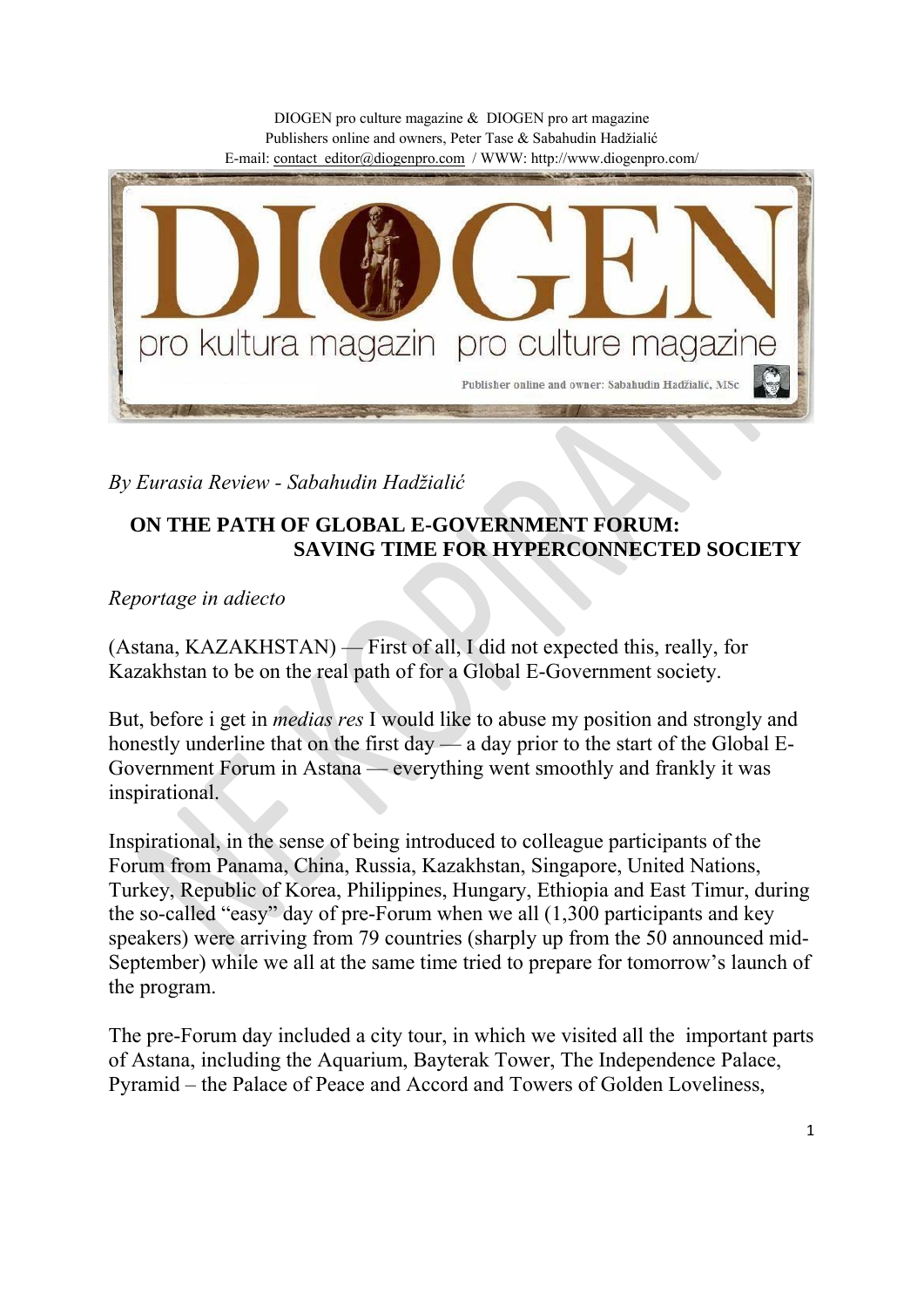which was followed by a showcase tour where we visited E-Government Public services in Astana, including the "*ordinarian*" the singular and special office for the registration of vehicles and driving licenses.

And, yes, the system works so good that visitors are able to get within a few minutes any kind of needed document, and free of charge, and even more impressive is that not only does the system work, but it is possible within 90% of the cases to find documents that are needed for everyday life.

Imagine. Instead of spending days in a line in front of a bureaucratic box, you just press couple of buttons and you actually get whatever you want. Additionally, there is a special intranet that has been installed to avoid hackers.

And to top that, they even have special mobile teams for remote cities. (To learn more about this initiative, click here)

What is inspiring is that this is not just a single endeavor on the part of the Republic of Kazakhstan, indeed the country has more than 160 public services offices of this kind — and more than 700 all together in the country, and which since the beginning of 2014 have provided 22 million (22,000,000) different public services for the nation's citizens, among which 16 million of them were made in electronic form. Mobile public services completed 8,000 requests in 2014, as well as providing 230,000 different public services for the citizens.

But, on the back of this apparent success, I find myself pondering: what if we have the best car that has ever been made, and yet there is no highway on which to drive that car? Is it the same when we are talking about the outcomes for the citizens, in a way, besides making their lives easier, we are also giving them the possibility to enjoy a freedom of existence: free expression, thoughts and behaviours – vote for and to be voted for, among many other things?

Because otherwise, it is as if we just assume that individuals will have at least ten days every year to do nothing but to stand in a line to get certain document. And if we remove that waiting period? What then will individuals do with the "free" time? Serve the government or will the government finally start to serve the individual (having in mind that the word Minister means SERVANT).